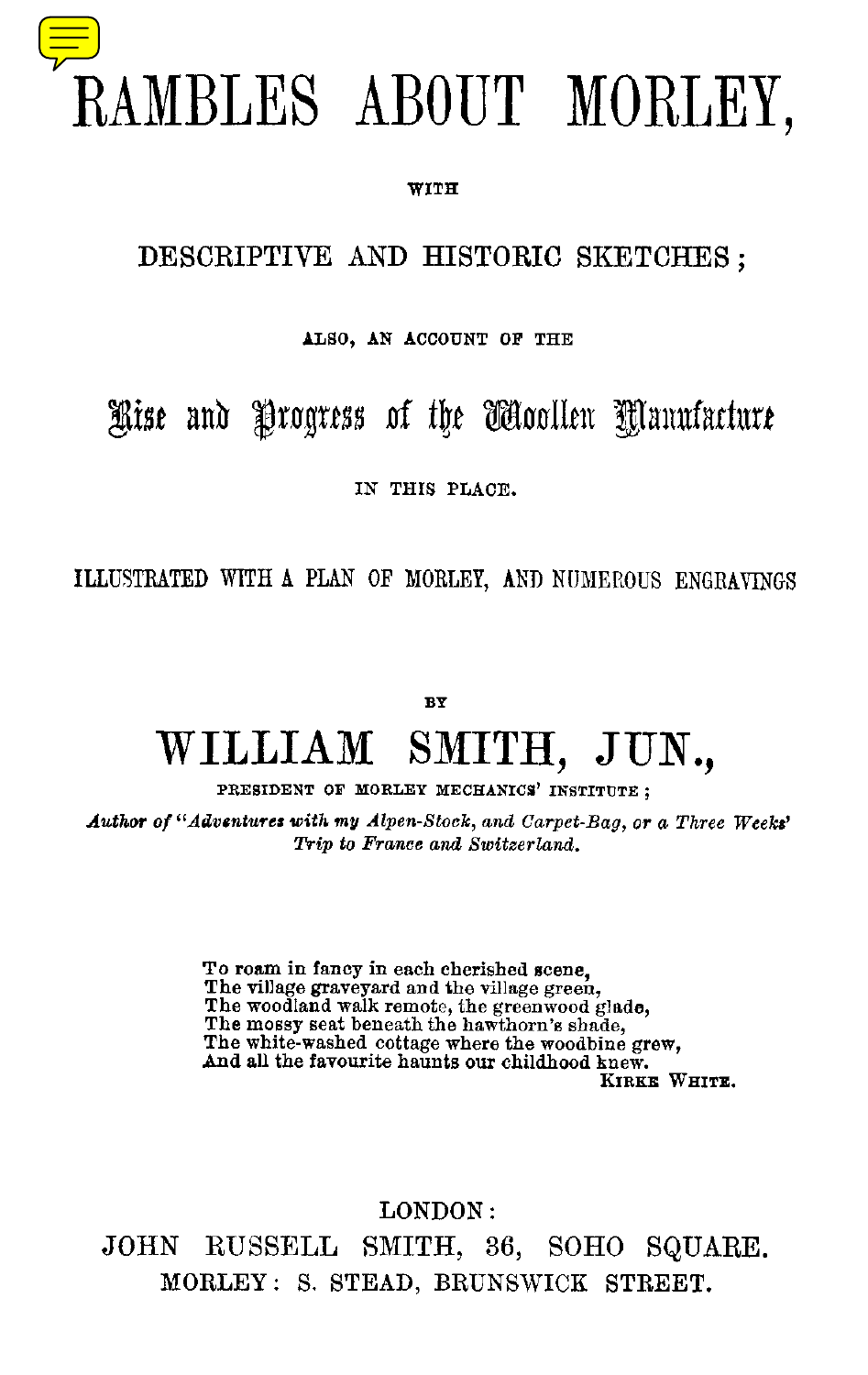

# MORLEY OLD CHAPEL.

AS IT WAS.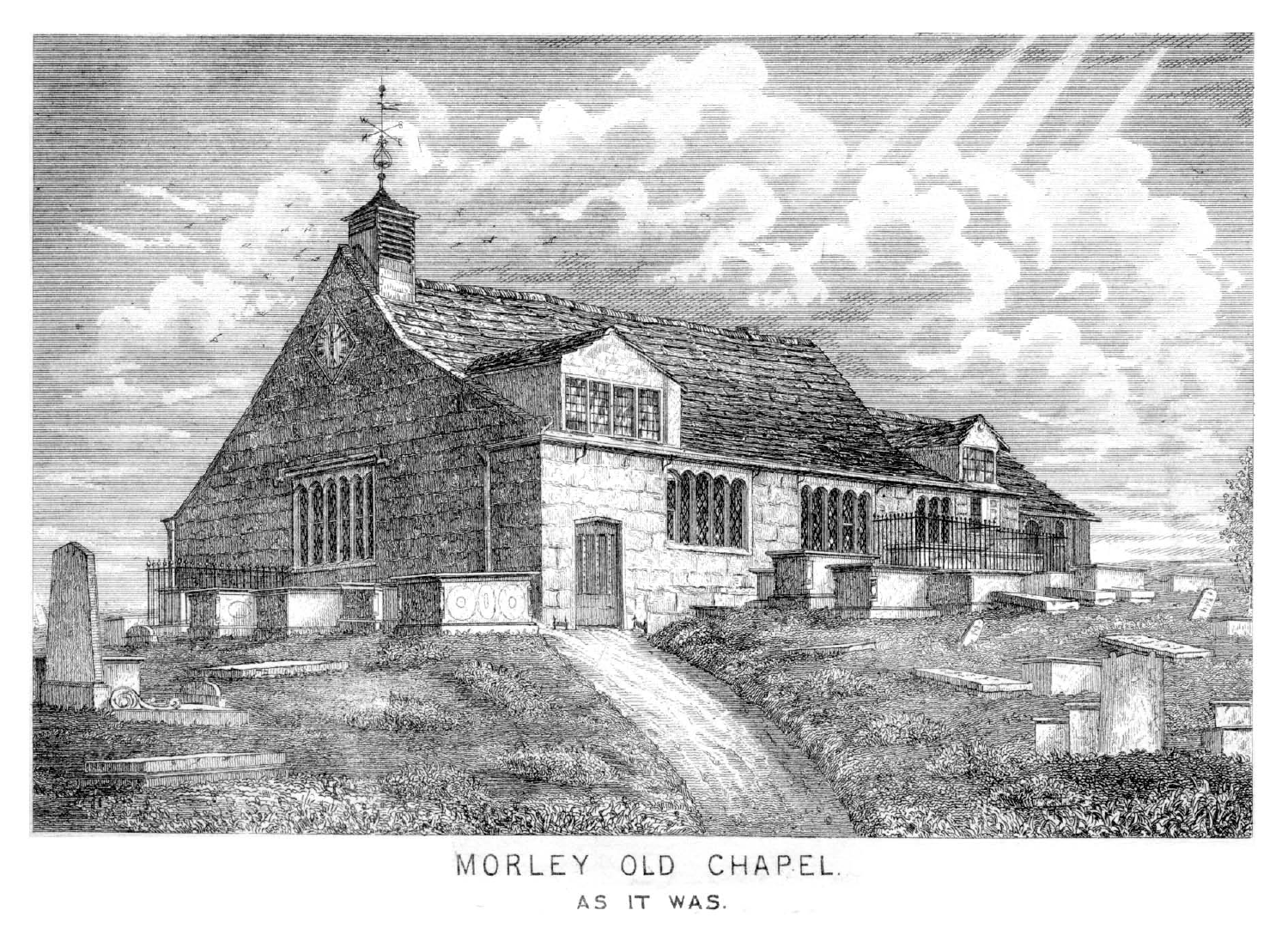

Thirty-six years have passed away since Norrisson Scatcherd, Esq., published his " History of Morley and the Surrounding Villages. " No one we presume will deny that since that time a new era has dawned upon this place. On this account we have been led to suppose, that a work showing not only what Morley has been in the past, but what it Now is, would be acceptable to our friends and neighbours.

Under the general, yet we trust, not inappropriate title which we have chosen, we purpose introducing our readers to some of the objects of interest, ere they have for ever gone, and to those reminiscences of the past, with which our village haunts are crowded. Yes,emphatically " Our Village," the place where we were born ; where we passed the joyous days of infancy—the spring-time of life; where we are now battling for the bread that perisheth, and where we hope, when " Life's journey is over " to be laid *in* the graveyard,

*"Where* the rude forefathers of the hamlet sleep."

It is of this spot— Morley—one of the nooks or corners of Old England, we purpose to write a series of chapters ; of its past history, in some measure, but more particularly, of what may justly be termed its modern history, as comprised within the last one hundred years ; also, to notice the various spots in the village and neighbourhood, which, while memorials, also suggest a moral on the subject of that progress, under the influence of which, the locality and people are fast changing their character. We intend to write about its topographical, historical and other associations ; with biographical sketches of some distinguished individuals connected therewith ; and other matters worthy of being chronicled, and read, by those at least, who take an interest in the place of their birth.

In submitting this book to our friends and the public, *we* hope that it may be found to contain many interesting particulars, especially with regard to the past, not hitherto known to them. With reference *to* the history of the Old Chapel, we are enabled to give an account of